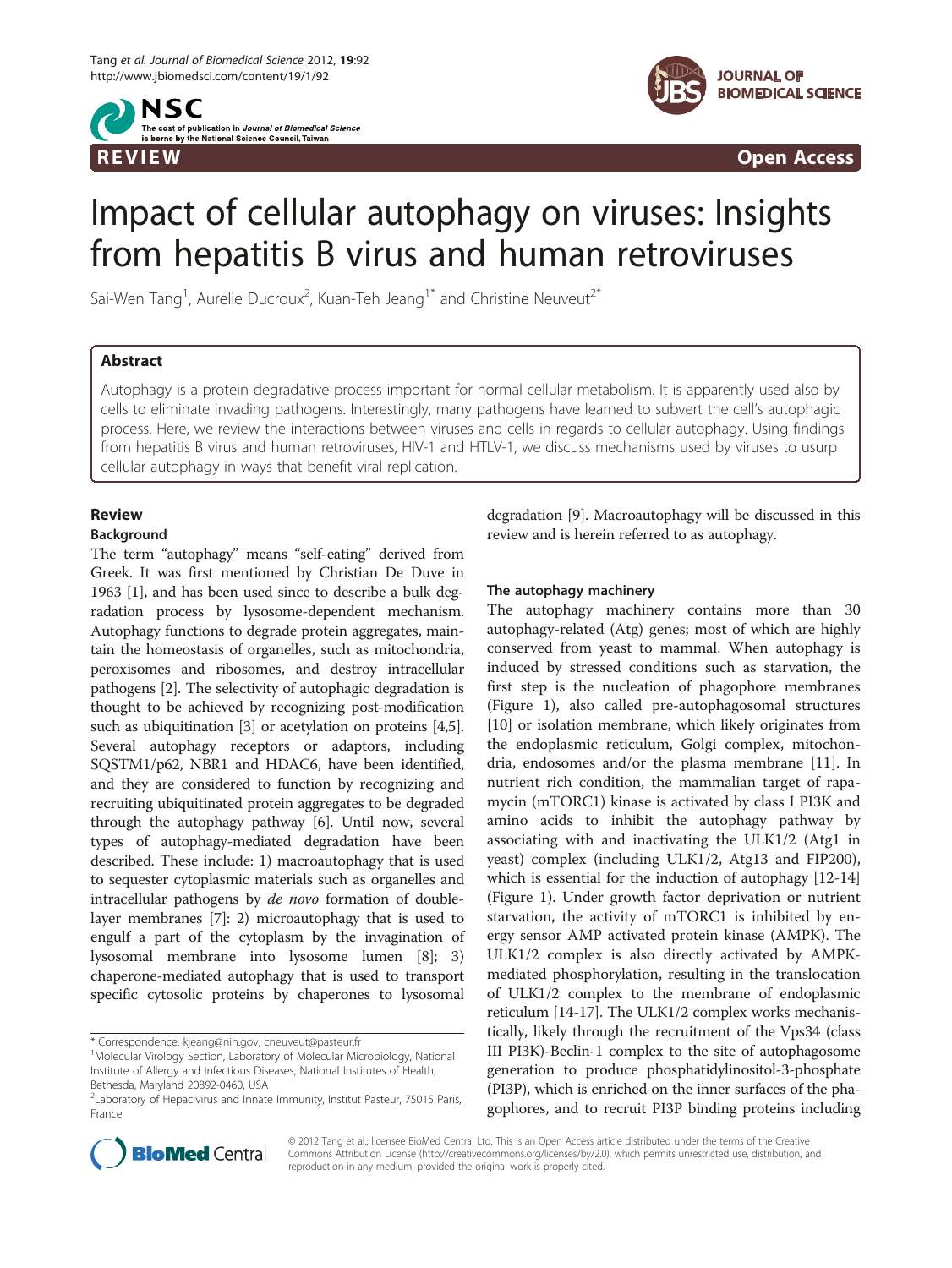<span id="page-1-0"></span>

WIPI-1 (Atg18 in yeast), small GTPase Rab5 and Atg14 for autophagy initiation [\[13,18-22\]](#page-8-0) (Figure 1).

After phagophore membrane formation, the phagophores are elongated by two ubiquitin-like proteins, Atg12 and microtubule-associated protein 1 light chain 3 (LC3, Atg8 in yeast), to form enclosed double-membrane vesicles as known as autophagosomes in order to sequester a part of the cytoplasm (Figure 1). In this process, Atg12 is first activated by E1-like ubiquitin activating enzyme Atg7, transferred to E2-like ubiquitin conjugating enzyme Atg10, and then conjugated to a lysine residue (K130) of Atg5 [\[23](#page-8-0)]. The covalently linked Atg12-Atg5 and another membranebound factor, Atg16L1, further form a complex, which functions to expand the phagophore membrane; this complex dissociates from the membrane when autophagosomes are formed [\[24-26](#page-8-0)]. In a second step, full-length LC3 precursor is translated and immediately cleaved by the protease Atg4B to produce LC3-I (cytosolic form) with a free glycine residue [\[27,28](#page-8-0)]. Upon autophagy induction, LC3-I is conjugated to phosphatidylethanolamine [\[10\]](#page-7-0) by the

functions of E1-like ubiquitin activating enzyme Atg7 and another E2-like ubiquitin conjugating enzyme Atg3 to produce LC3-II [[29-31\]](#page-8-0). The Atg12-Atg5-Atg16L1 complex has been reported to guide LC3-I to the phagophore membrane, and to function as E3-like ubiquitin ligase to promote the lipidation of LC3-I by PE [\[32,33\]](#page-8-0). LC3-II is specifically located on autophagosome structures, making it a commonly used specific marker for identifying autophagosomes [\[10](#page-7-0)]. LC3-II, which is located on inner membrane of autophagosomes, is eventually degraded after the fusion of the autophagosome with lysosome; however, the LC3-II protein on the outer membrane can be recycled and reused after delipidation by Atg4 [[28](#page-8-0)].

A maturation step of autophagy is the sequential fusion of autophagosomes with endosomes and lysosomes to form autolysosomes; this fusion leads to the eventual degradation of the content of autophagosomes [\[34,35](#page-8-0)] (Figure 1). Recent reports suggested that SNARE [[36](#page-8-0)], ESCRT-III [[37](#page-8-0)], small GTPase Rab7 [\[38,39\]](#page-8-0), and HSP70 [[40,41](#page-8-0)] are involved in autophagosome maturation. Other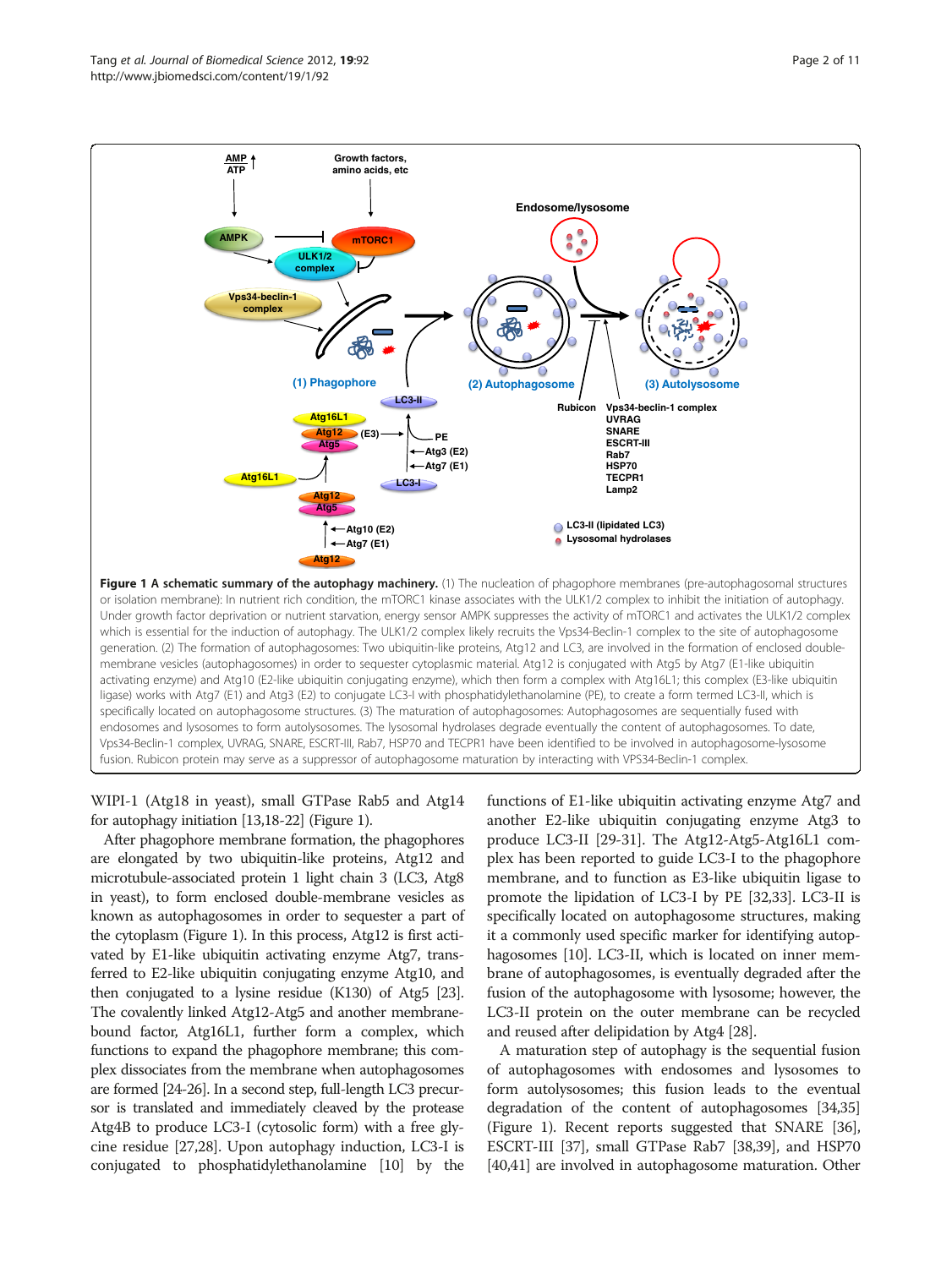relevant findings include that the UVRAG protein is able to interact with Vps34-Beclin-1 complex to activate GTPase Rab7 and autophagosome-lysosome fusion [[42](#page-8-0)] and that the Rubicon protein suppresses the maturation of autophagosomes by interacting VPS34-Beclin-1 complex [[43](#page-8-0)]. The latter observation indicates that the VPS34- Beclin-1 complex can also regulate autophagosome maturation depending on selective protein association. Additionally, the TECPR1 protein is thought to form a complex with Atg12-Atg5 and PI3P to enhance the fusion of autophagosomes with lysosomes [\[44](#page-8-0)]. At the same time, it should be noted that functional lysosomes are also needed for autophagosome maturation. Thus, a deficiency of Lamp2, which is an essential constituent of the lysosomal membrane, causes autophagosome accumulation and disrupts proper autophagy-mediated degradation [[45](#page-8-0)]. Moreover, the disruption of lysosomal acidification by bafilomycin A (BFA, an inhibitor of the lysosomal vacuolar-ATPase) or chloroquine (a lysosomotrophic agent to increase pH in lysosomes) strongly impairs autophagosome-lysosome fusion [\[46,47](#page-8-0)]. The mechanism of how lysosomal acidification influences autophagosome-lysosome fusion, however, needs further exploration.

# Diseases associated with the mutation of autophagy-related genes

Genetic mutations of several autophagy-related genes have been linked to human diseases. For example, Beclin-1 has been suggested to suppress tumorigenesis and progression of breast cancer [\[48](#page-8-0)]. The monoallelic deletion of Beclin-1 has been observed in 40-75% of human breast, ovarian, and prostate malignancies [\[49](#page-8-0)]. UVRAG is found to be monoallelically mutated in human colon cancer, and UVRAG has been suggested to act by inhibiting the proliferation and tumorigenic activity of human colon cancer cells [[50](#page-8-0),[51](#page-8-0)]. By Genome-Wide Association Study (GWAS), IRGM1 (autophagy-stimulatory immunity-related GTPase) and Atg16L1 have been identified to be associated with the pathogenesis of chronic inflammatory bowel diseases, such as Crohn's disease [[48,52\]](#page-8-0). The somatic mutation of LAMP-2 has been linked to Danon disease, which exhibits cardiac hypertrophy and the accumulation of autophagosomes and lysosomal glycogen in cardiac muscle cells causing clinical symptoms of cardiomyopathy, myopathy and mental retardation [\[53,54](#page-8-0)]. The deficiency of LAMP-2 in mice also results in similar vacuolar cardioskeletal myopathy [\[53](#page-8-0)]. SQSTM1/p62 is an autophagy receptor, which recognizes and sends ubiquitinated substrates to be degraded by autophagy. Mutations in the ubiquitin associated (UBA) domain of SQSTM1/p62 have been reported to be associated with about 30% of Paget's bone disease, which has disordered NF-κB-dependent osteoclast function and is characterized

by focally increased and disorganized bone remodeling [[55](#page-8-0)]. These collective examples raise the notion that perturbed activity of the autophagy pathway influences genomic instability and normal cellular metabolism [\[52](#page-8-0)].

## Autophagy and cancer

The link between autophagy and cancer development has been broadly established. Autophagy can clear toxic aggregates and damaged mitochondria which may produce reactive oxygen species (ROS) that cause DNA damage [[56](#page-8-0)[,57](#page-9-0)], and autophagy has attributed roles in chromosome instability, including aneuploidy and gene amplification [[58](#page-9-0)-[60](#page-9-0)]. Moreover, a deficiency of autophagy results in failed degradation of SQSTM/p62, which plays a role in activation of NF-κB and inflammation-mediated tumorigenesis [[56,](#page-8-0)[61,62\]](#page-9-0). Thus, conceptually, autophagy serves to reduce environmental insults and neutralize events that favor cellular transformation. Indeed, in cellular transformation, it has been commonly regarded that apoptosis provides a protective mechanism in inciting the death of aberrantly transformed cells. In that context, it is increasingly recognized that apoptotic cell death of abnormal cells can be complemented by apoptosis-independent autophagy-dependent cell death [\[61,63](#page-9-0)], especially in the elimination of transformed cells.

In a related aspect, the function of autophagy as a provider of nutrient and energy also contributes to tumor survival, especially under metabolically stressful condition such as nutrient starvation and hypoxia [\[64\]](#page-9-0). This concept is supported by the clinical observation that biallelic loss of Beclin-1 has not been seen in cancer patients [\[49](#page-8-0)[,65\]](#page-9-0), and by *in vitro* experiments showing that autophagy deficiency achieved by small interfering RNA targeting Beclin-1 or Atg5 reduces cellular proliferation and increases the death of cancer cells [[61,66,67\]](#page-9-0). Additionally, activation of autophagy is observed within cancer cells treated with chemotherapy or radiotherapy. Thus although these cancer therapies are designed to kill most cancer cells, it is a concern that by triggering increased autophagy they incite a reactive response that helps the residual cancer cells survive and resist extreme stress [\[64\]](#page-9-0). It is thus reasonable to consider a cancer treatment approach that combines traditional anti-cancer chemotherapy with autophagy inhibitors such as hydroxychloroquine. Several clinical trials are underway examining the effect of autophagy inhibitors on increasing the sensitivity of cancers to chemotherapy [\[68,69\]](#page-9-0).

## Autophagy and pathogen clearance

Autophagy also functions as a cellular defense to remove invading pathogens, in a process termed xenophagy; and autophagy can serve to deliver antigen fragments of pathogens for MHC class II presentation to activate the adaptive immune system [[70](#page-9-0)]. Many types of bacteria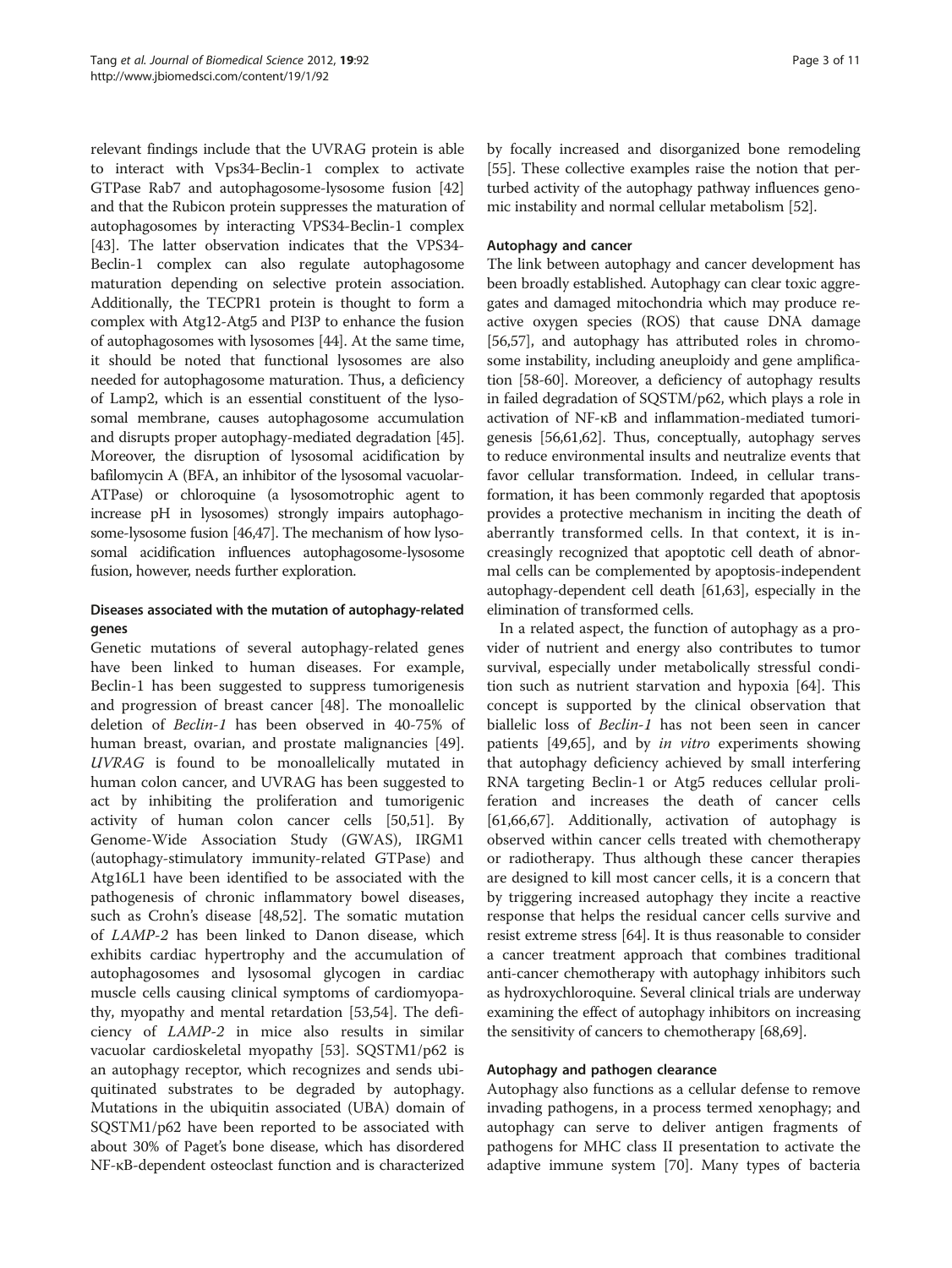have been reported to be targeted by autophagic degradation. For example, Mycobacterium tuberculosis can be targeted by autophagy, and its clearance is enhanced by cellular starvation and exposure to lipopolysaccharides. The clearance of Toxoplasma gondii can be decreased by treatment with Bafilomycin A (an autophagy inhibitor) or Beclin-1 siRNA [\[71\]](#page-9-0). Ubiquitination of proteins is likely a crucial step for the clearance of invading bacteria. NDP52 (nuclear dot protein 52kDa) functions as an autophagy receptor that recognizes ubiquitinated Salmonella enterica and captures it into autophagosomes by interacting with LC3 [[72](#page-9-0)]. Recently, Watson et al. have observed that the cellular STING-dependent pathway recognizes extracellular bacterial DNA, triggering the intracellular ubiquitination of bacterial proteins, and that SQSTM/p62, NDP52 and the DNA-responsive kinase TBK1 are used for autophagic degradation of bacteria [\[73](#page-9-0)]. However, it should be noted that many bacteria have evolved countermeasures to combat the cell's autophagic defense. For example, Legionella pneumophila and Brucella abortus do induce cellular autophagy, but can thwart the maturation step of autophagy in order to facilitate pathogenic replication [[70\]](#page-9-0). Similarly, Mycobacterium tuberculosis can interfere with autophagosome-lysosome fusion through its ESAT-6 Secretion System-1 (ESX-1) [[74\]](#page-9-0).

## Autophagy and viruses

Interestingly, most viruses, with a few exception such as vesicular stomatitis virus (VSV), appear to have evolved mechanisms to evade cellular clearance by autophagy [[75\]](#page-9-0). Many viruses have developed counteracting mechanisms to escape autophagic degradation [\[66,76](#page-9-0)]. For instance, several herpesviruses, including herpes simplex virus type 1 (HSV-1), bovine herpesvirus type 1 (BHV-1), human cytomegalovirus (HCMV), Kaposi's sarcoma-associated herpesvirus (KSHV), herpesvirus saimiri (HVS) and molluscum contagiosum virus (MCV), can capably suppress autophagy. For HSV-1, the viral protein ICP34.5 interacts with Beclin-1 to inhibit autophagy induction [[77,78\]](#page-9-0).

Some DNA viruses including Epstein-Barr virus (EBV), varicella-zoster virus (VZV), adenovirus, human papillomavirus 16 (HPV16), simian virus 40 (SV40), human parvovirus B19 (HPV-B19) and hepatitis B virus (HBV), activate portions of the autophagy pathway and employ this process to enhance viral replication. Thus, autophagy-induced cell death assists the final step of the adenovirus life cycle to release virus particles [[79\]](#page-9-0). Many RNA viruses, including VSV, coxsackievirus B4 (CVB4), coxsackievirus B3 (CVB3), poliovirus, dengue virus-2 (DENV2), dengue virus-3 (DENV3), rotavirus, hepatitis C virus (HCV), influenza virus A, have been observed to induce autophagy, but inhibit autophagosome-lysosome

fusion. [\[80\]](#page-9-0). For poliovirus and HCV, autophagy induction seems to provide cell membranes for RNA replication [[81-84\]](#page-9-0). For influenza A virus, the viral M2 protein inhibits autophagosome-lysosome fusion, possibly inhibiting MHC antigen presentation of influenza A virus proteins to reduce host immune response [[85\]](#page-9-0). Below, we will discuss in greater depth lessons on autophagy learned from hepatitis B virus and human retroviruses.

# Lessons learned from HBV

The human hepatitis B virus (HBV) is the prototype member of a family of small, enveloped DNA viruses called Hepadnaviridae that infect a restricted number of mammals and birds. Despite the existence of effective vaccines, HBV remains one of the most significant human pathogens with an estimated 2 billion people infected worldwide, of whom 350 million are chronic HBV carriers. Chronic hepatitis B is a major risk factor for severe liver diseases including liver cirrhosis and hepatocellular carcinoma (HCC). HCC is the fifth most common cancer, and the third leading cause of cancer death in the world [\[86](#page-9-0)].

Although chronic HBV infection has been epidemiologically linked to the development of HCC for more than 40 years, the mechanisms by which HBV infection results in HCC are still unclear. The hepatitis B virus X protein (HBx) has generally been viewed as an oncoprotein in viral carcinogenesis. In order to favor virus replication, HBx subverts cellular activities such as signal transduction, transcription, autophagy, and proliferation. In doing so, HBx apparently induces the accumulation of cellular dysfunctions and damage, ultimately leading, in the case of viral persistence, to cancer development.

HBV enhances and uses autophagy for its replication. However, the mechanisms responsible for autophagy induction as well as the step of HBV replication affected by autophagy are still controversial [[87,88\]](#page-9-0). Upon viral infection, autophagy can be triggered by direct mechanisms like the recognition of viral element that promote autophagy protein expression, or by indirect mechanisms like virus triggered cellular stress. For example, during infection a large amount of viral proteins are synthesized and unfolded, and the misfolded proteins can activate ER stress response. HBV can use direct and indirect mechanisms to induce autophagy (Figure [2\)](#page-4-0).

Different groups have shown that HBV expression is correlated with autophagy induction [[87-89\]](#page-9-0). Two of these publications observed that while HBV expression induces the formation of early phagosomes, the rate of autophagic protein degradation is seemingly not increased [\[87,88,90](#page-9-0)]. These results argue that HBV acts on the early step of phagosome formation. As noted above, some viruses induce early steps in the autophagy process, but delay phagosome maturation, in order to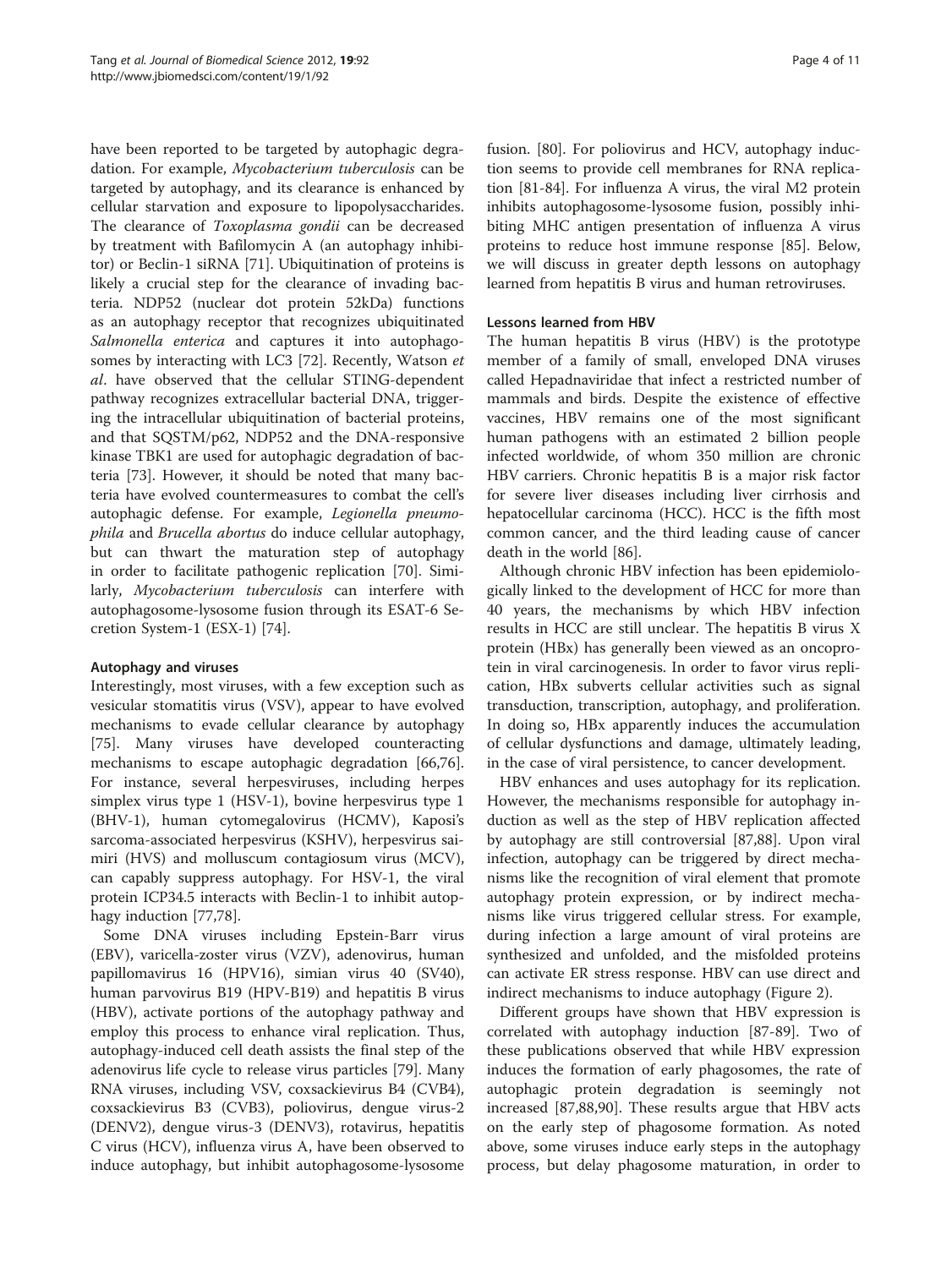<span id="page-4-0"></span>

promote viral replication [[91,92\]](#page-9-0). Further work will be needed to determine carefully whether and how HBV blocks the formation of late phagosomes. Interestingly, Tang and collaborators have observed autophagy induction by HBV only under starvation condition. The discrepancy between this work and other studies could stem from the different cell lines used in these studies. Alternatively the models used: transfected HBV genome versus integrated HBV genome could lead to different levels of viral protein expression, and increasing the level of HBV protein can induce ER stress [\[93\]](#page-9-0) thereby activating autophagy [[94](#page-9-0)]. For future clarity, it will be necessary to assess autophagy in the context of authentic HBV infection.

The exact steps of HBV replication that are regulated by autophagy remain to be identified. In extant publications the role of autophagy on the early steps of HBV infection is not addressed; however, current data do support that autophagy impacts late steps of HBV replication, increasing HBV production. Indeed, using either an inhibitor of PI3KC3 or via the silencing of enzymes essential for the formation of autophagosomes, Sir et al.

showed that inhibition of autophagy had a marginal effect on HBV transcription and HBV RNA packaging, but suppressed HBV DNA synthesis, suggesting an enhancement of HBV DNA replication by autophagy [\[88](#page-9-0)]. They further confirmed the role of autophagy in the production of HBV virions in vivo using HBV transgenic mice with liver-specific knockout of Atg5. They demonstrated in this model that the formation of autophagosome is essential for HBV DNA synthesis in the cytoplasm [[90\]](#page-9-0). Again, in this study the HBV DNA is integrated into the mouse genome, preventing direct extrapolation of the findings to in vivo HBV infection. Moreover, these studies are somewhat in contradiction with the study of Li and collaborators who reported that the autophagy machinery is needed for efficient envelopment of the nucleocapsids at the ER membrane and has only a slight effect on HBV DNA replication [[87](#page-9-0)]. It is unclear the reasons for the differences; in both studies, the HBV genome is transfected into hepatoma cells, albeit using different techniques. However, it may be that slight differences in the level of viral protein expression and the cell lines employed could account for the discrepancies between the two studies.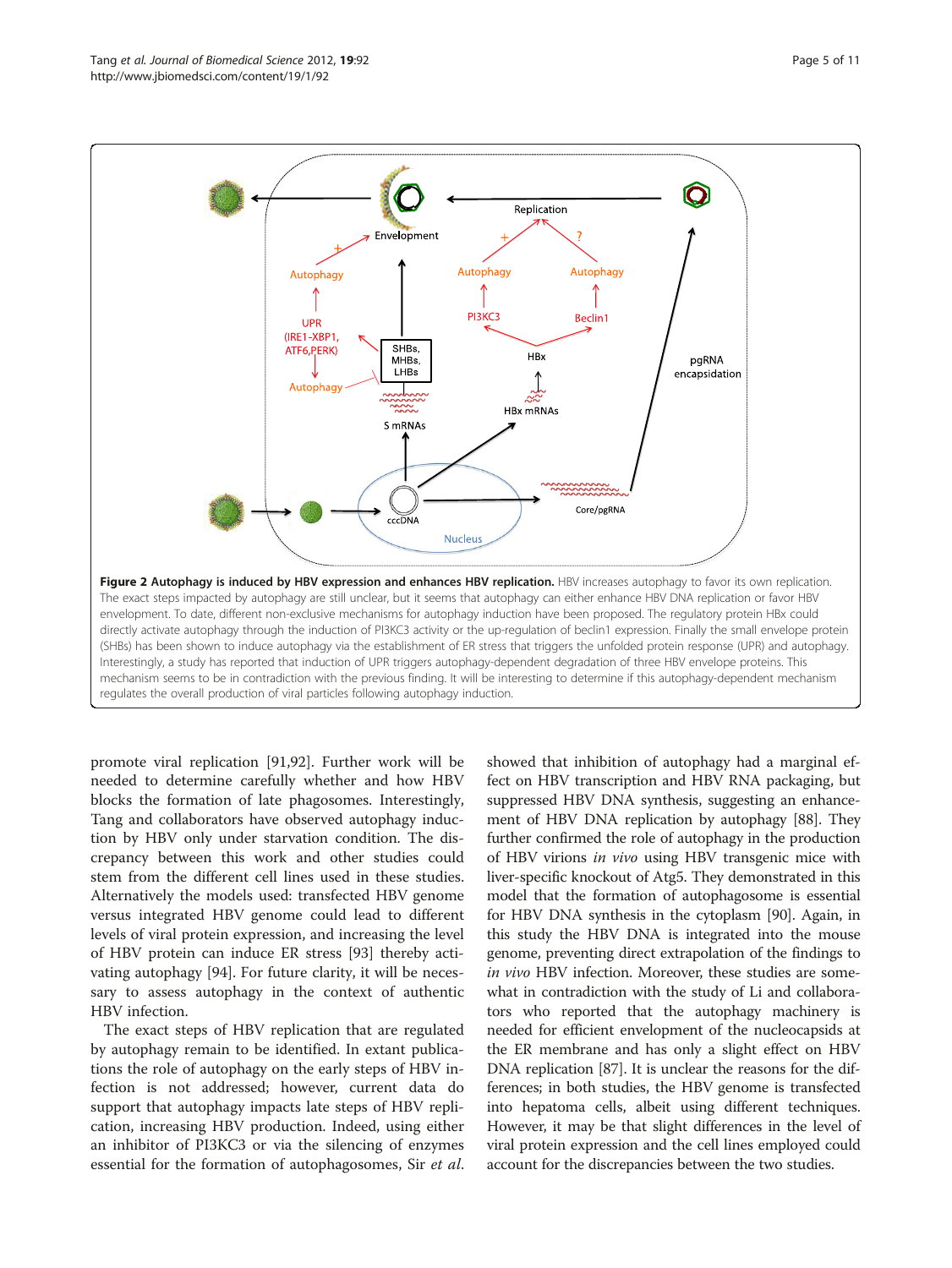If the impact of autophagy on HBV replication remains a matter of discussion, the mechanisms leading to the induction of autophagy by HBV remain also unclear (Figure [2\)](#page-4-0). It was first suggested that the viral regulatory protein HBx was directly involved in starvation-induced autophagy via the up–regulation of Beclin-1 expression [[89\]](#page-9-0). In that report, the authors showed that HBx, a known weak transcriptional activator, transactivates the Beclin-1 promoter in hepatic and hepatoma cell lines. They next demonstrated that silencing of Beclin-1 expression by siRNA blocked the induction of autophagy by HBx, suggesting that HBx acts via the transcriptional activation of Beclin-1. These authors, however, did not include control experiments with a transactivation-deficient HBx mutant and their siRNA knock down results do not formally address increased Beclin-1 transcription by HBx, rather the findings solely indicate that Beclin-1 is essential for induction of autophagy by HBx. This is an important point because in another publication, Sir et al. did not observe induction of Beclin-1 expression by either HBV or HBx. Rather, those investigators observed that HBx interacted with PI3KC3 and enhanced the latter's activity [[88\]](#page-9-0).

HBV can also induce autophagy indirectly via the induction of cellular stress [[94](#page-9-0)-[96\]](#page-9-0) (Figure [2](#page-4-0)). In searching for the mechanism leading to autophagy upon HBV expression, Li and collaborators found that the expression of HBV small surface protein (SHBs) induced ER stress and subsequently the activation of three signaling pathways PERK, ATF6 and IRE1. They further demonstrated that the blockade of any of these three UPR (unfolded protein response) signaling pathways blocked autophagy induction. Their study supports the idea that induction of ER stress by SHBs is the inducer of autophagy [\[87](#page-9-0)]. Moreover, the authors observed an interaction between SHBs proteins and the autophagosome marker LC3, suggesting that this interaction could be involved in the enveloping process of HBV virions (Figure [2](#page-4-0)). How autophagy enhances viral envelope acquisition needs further investigation. One should note that another group has reported findings in contradiction with the notion that SHBs proteins increase autophagy without enhancing the rate of protein degradation or that autophagy favors virus replication. Indeed, Lazar and collaborators showed that HBV activates UPR through the increase of EDEM1 expression, which negatively controls viral particle production [[97](#page-9-0)]. They demonstrated that EDEM1 expression leads to the degradation of HBV envelope proteins L, M and S by autophagy. However, Lazar and coworkers studied the role of EDEM1 on viral surface protein stability in HEK293T cells that over-expressed viral envelope proteins. Whether envelope proteins are degraded in the setting of authentic HBV infection and replication was not addressed.

#### Lessons learned from human retroviruses

Human immunodeficiency virus-1 (HIV-1) is the causative agent for acquired immunodeficiency syndrome (AIDS) [[98](#page-9-0),[99](#page-9-0)]; the virus infects over 30 million individuals worldwide and causes approximately 3 million deaths each year. HIV-1 infects and replicates in CD4<sup>+</sup> T cells and macrophages [[100,101](#page-9-0)]. After entry into cells, HIV-1 replication is challenged by cellular autophagic degradation [[102\]](#page-9-0) and/or by host cell restriction factors [[103-105\]](#page-9-0), such as APOBEC3G [[106,107](#page-9-0)], BST-2/ Tetherin [\[108](#page-10-0)-[110](#page-10-0)], TRIM5α [\[111,112](#page-10-0)], SAMHD1 [\[113-](#page-10-0) [116](#page-10-0)], and microRNAs [[117](#page-10-0),[118](#page-10-0)]. However, HIV-1 has evolved means to counter these defense mechanisms to overcome these cellular restrictions. For example, HIV-1 uses viral accessory protein Vif to promote the degradation or exclude the virion incorporation of APOBEC3G [[106,](#page-9-0)[119](#page-10-0)]; the Vpu protein to counter the effect of BST-2/Tetherin [[109](#page-10-0),[120,121](#page-10-0)], and the Tat protein to modulate cellular miRNA activity [\[122,123](#page-10-0)].

Regarding autophagy, HIV-1 apparently subverts this cellular defense process in a manner to benefit viral replication. In macrophages, the viral accessory protein Nef [[124,125\]](#page-10-0), by interacting with Beclin-1, has been found to block the maturation step of autophagy and thus acts to prevent the destruction of HIV-1 [[126](#page-10-0)] (Figure [3A\)](#page-6-0). Treatment of BFA, an inhibitor of autophagosome-lysosome fusion, enhances accordingly HIV-1 production [\[127](#page-10-0)]. Additionally, immunity-associated GTPase family M (IRGM), which interacts with Atg5 and Atg10, has been reported to be another target of Nef for the accumulation of autophagosomes and HIV-1 production [\[80](#page-9-0)]. It has been observed that a Nef-deficient HIV-1 cannot overcome autophagic degradation and replicates less efficiently [[126](#page-10-0)]. Overall, the current findings are that the early steps of autophagy contributes to HIV-1 replication (Figure [3A](#page-6-0)), and consistent with this notion, HIV-1 Gag is seen colocalized with LC3-enriched autophagosomes; and treatment of cells with the autophagy inhibitor 3-methyladenine (3- MA) and siRNA-mediated knockdown of Beclin-1 or Atg7 significantly reduces the yield of HIV-1, while the autophagy inducer rapamycin enhances virus production [[126](#page-10-0)]. A recent study also found that vitamin D treatment can inhibit HIV-1 replication through initiating and promoting the maturation of autophagy, and that treatment of cells with BFA and knockdown of Beclin-1 and Atg5 counter the inhibitory effect of vitamin D [\[128\]](#page-10-0). These results suggest approaches that increase autophagosomelysosome fusion could potentially be useful anti-HIV-1 therapeutic strategies.

HIV-1 infection of CD4<sup>+</sup> T cells is not identical to its infection of macrophages. Unlike reports from macrophages, HIV-1 infection in MOLT-4 T lymphoblast cell line and CD4<sup>+</sup> T cells has been suggested by one research group to inhibit autophagy as measured by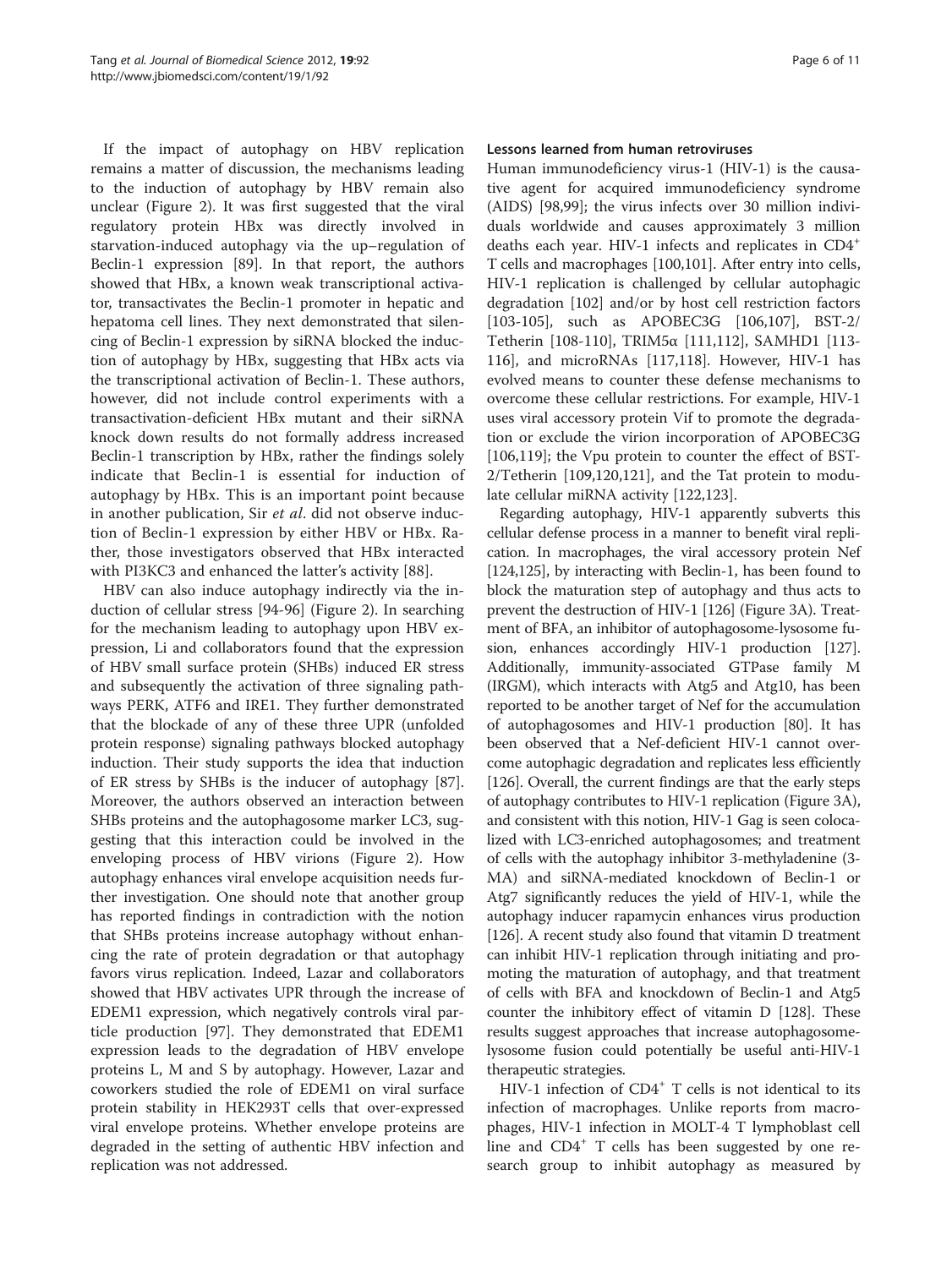<span id="page-6-0"></span>

reduced LC3-II or Beclin-1 levels [\[127,129\]](#page-10-0) (Figure 3B); this indicates that in T-cells the process of autophagy may be a net negative for HIV-1 replication [\[130\]](#page-10-0). However, this notion is somewhat unsettled because another group has reported that autophagy is induced by HIV-1 infection of  $CD4^+$  T cells, as shown by increased levels of Beclin-1 and LC3 [\[131\]](#page-10-0) (Figure 3B). Moreover, they found that the levels of ULK1, Atg4D, Atg5 and Atg12 conjugates were also increased by HIV-1 or HIV-2 infection, and that autophagy inhibitor 3-MA and Beclin-1 siRNA were able to inhibit HIV-1 replication in Jurkat T cells [\[131\]](#page-10-0). Elsewhere, the stable knockdown of autophagy-related genes, such as Atg5 and Atg16 also was seen to inhibit HIV-1 production in SupT1 cells [[132\]](#page-10-0). These results suggest that activation of autophagy is a net positive for HIV-1 in T cells; indeed, the relationship between HIV-1 and autophagy in T-cells remains incompletely understood and requires further investigation.

Further complicating the picture is a postulated role of HIV-1 on the autophagy status of uninfected bystander CD4<sup>+</sup> T cells. Through interacting with CXCR4 or CCR5, soluble circulating HIV-1 env protein induces autophagy to trigger apoptosis in uninfected  $CD4^+$  T cells (Figure 3B), accounting in part for the clinical de-pletion of CD4<sup>+</sup> T cells [[127](#page-10-0),[133,134](#page-10-0)]. The apoptotic cell death induced by *env* protein can be fully inhibited by treating cells with 3-MA and BFA, or using siRNAs to knock down Beclin-1 and Atg7, indicating a link between autophagy and apoptosis through autophagyrelated proteins [[130,133\]](#page-10-0).

Another human retrovirus is the Human T-cell Leukemia Virus type 1 (HTLV-1), which was identified a few years prior to HIV-1, and is the etiological agent for a human lymphoproliferative malignancy, adult T-cell leukemia (ATL), and chronic inflammatory diseases, including HTLV-1-associated myelopathy (HAM)/tropical spastic paraparesis (TSP) [\[135](#page-10-0)-[138\]](#page-10-0). HTLV-1 infects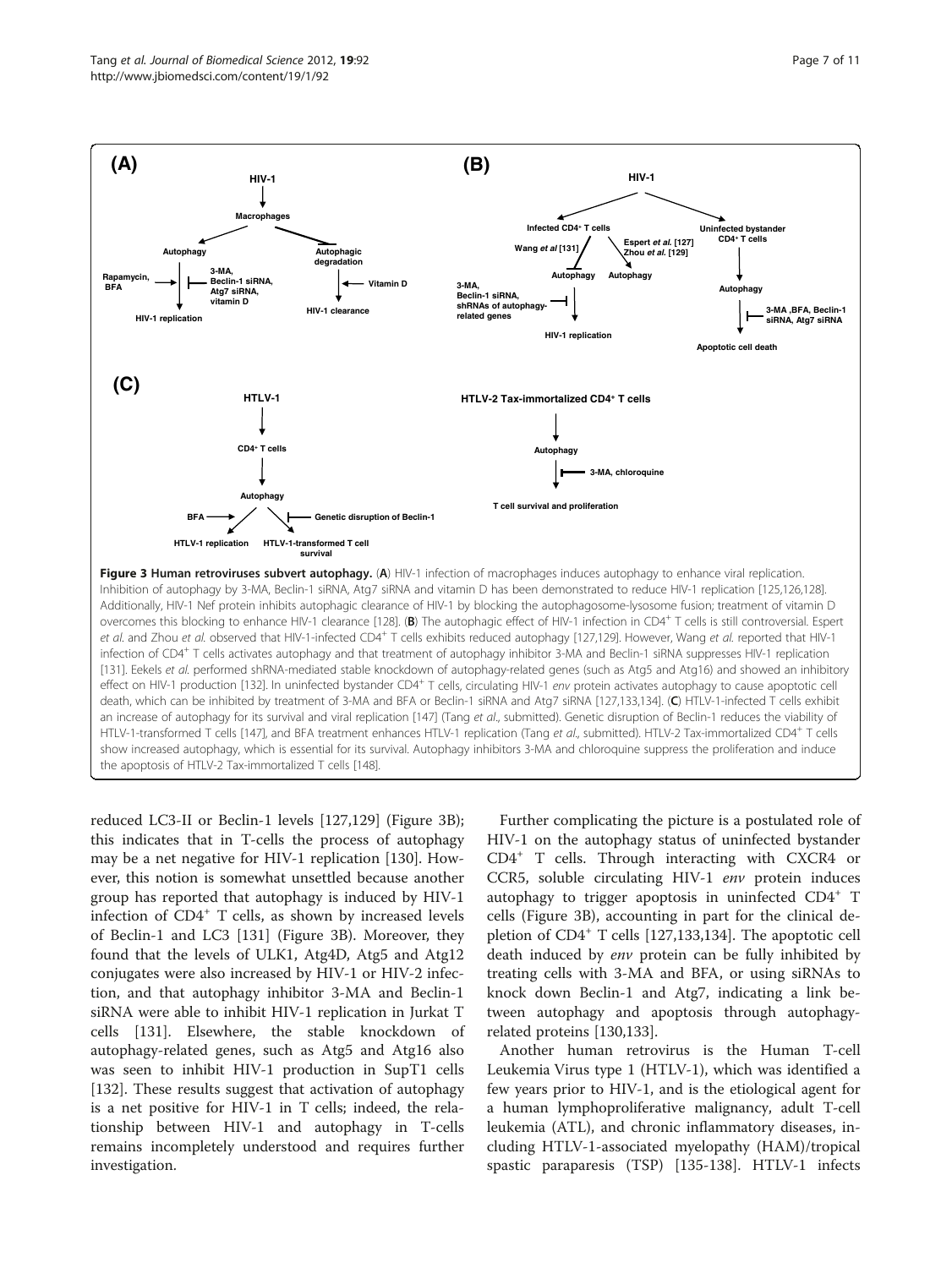<span id="page-7-0"></span>approximately 10 to 20 million individuals worldwide [[139\]](#page-10-0). The virus infects  $CD4^+$  T cells,  $CD8^+$  T cells, B cells, macrophages and fibroblasts; this diversity of infection occurs possibly because of the ubiquitous distribution of its hypothesized receptors (glucose transporter 1, heparan sulfate and proteoglycans and neuropilin-1) [[140,141](#page-10-0)]. Empirically, HTLV-1 primarily targets  $CD4^+$ T cells, resulting in persistent NF-κB activation by the viral regulatory protein Tax, leading to the clonal expansion of CD4<sup>+</sup> T cells [[142-146\]](#page-10-0).

A recent report showed that HTLV-1-infected T cells exhibit increased autophagy and that the genetic disruption of Beclin-1 decreased the viability of HTLV-1 transformed T cells [\[147\]](#page-10-0) (Figure [3C](#page-6-0)). HTLV-1 Tax was found to interact with the Vps34-Beclin1 complex in IKKβ –dependent fashion [[147](#page-10-0)]. Additionally, HTLV-1 infection and Tax expression have been found to induce autophagy; and in this setting, blocking the autophagosome-lysosome fusion was shown to benefit virus replication (Tang et al., submitted) (Figure [3C](#page-6-0)). Mechanistically, the ability of HTLV-1 Tax to activate NF-κB pathway correlates with its induction of autophagosome accumulation (Tang et al., submitted).

Separately, it has been reported that  $CD4^+$  T cells immortalized by HTLV-2 Tax protein have increased LC3- II compared to Jurkat T cells, and that autophagy inhibitors (3-MA and chloroquine) inhibit the proliferation and induce the apoptosis of HTLV-2 Tax-immortalized T cells [[148](#page-10-0)] (Figure [3C](#page-6-0)). HTLV-2 Tax was shown to interact with Vps34, IKKβ and Beclin-1, and shRNA-mediated knockdown of IKKβ or Beclin-1 expression reduced HTLV-2 Tax-induced accumulation of LC3-II, providing a possible mechanism for how HTLV-2 Tax activates autophagy [[148](#page-10-0)]. Going forward, a comparison of similar/different mechanism(s) shared by HTLV-1 and −2 Tax proteins in autophagy induction would be informative.

A recent study suggested that the degradation of IKK (inhibitor of kappa B kinase) induced by geldanamycin inhibition of Hsp90 (heat shock protein 90) is through the autophagy, not the proteasome, pathway. In Atg5 deficienct cells with impaired autophagy, IKK degradation induced by geldanamycin treatment is attenuated, indicating that in this setting, autophagy plays a key role [[149](#page-10-0)]. Additionally, treatment with autophagy inhibitors increased the survival of ATL cells when their Hsp90 protein is inhibited by geldanamycin treatment [\[150,151](#page-10-0)]. These results implicate autophagy as playing a physiological role in the death of ATL cells.

Autophagy is a highly conserved process used to regulate cellular metabolism and to protect cells against invading pathogens. Accumulating findings have, however, suggested that many pathogens have evolved countermeasures to overcome the cell's autophagic defense. Currently, a few bacteria strains and many virus types have adopted means to evade and usurp the autophagic process. Indeed, the ability to block autophagosome-lysosome fusion seems to be a common mechanism used by many viruses to induce autophagosome membrane generation; these viruses have evolved mechanisms to interrupt autophagosome destruction by preventing its fusion with lysosome. A number of viruses have adapted to utilize autophagosome membranes for the efficient replication of their viral genomes. As we increasingly understand virus-cell interaction, it appears that pharmaceutical agents that enhance autophagosomelysosome fusion might be useful clinical tools. Recently, Campbell et al. found a promoting effect of vitamin D on autophagosome-lysosome fusion [\[128\]](#page-10-0), raising the possible use of vitamin D in the clinical treatment of autophagy-related diseases, such as virus infection, cancers, and protein aggregate-related neurodegenerative diseases. The discovery of additional useful autophagy inducing and inhibiting molecules promises to be an exciting and fruitful area for future research.

#### Competing interests

The authors have no competing financial interests.

#### Authors' contributions

SW and AD wrote the manuscript; KTJ and CN critically edited the manuscript. All authors read and approved the final manuscript.

#### Acknowledgements

AD is supported by a fellowship from the Ministère de l'Enseignement Superieur et de la Recherche, CN is supported by the Institut National de la Sante et de la Recherche Medicale. Work in the Neuveut laboratory is supported by grants from the Agence Nationale de la Recherche sur le Sida et les Hépatites Virales (ANRS) and by the Institut National du Cancer (INCa). Work in the Jeang laboratory is supported by NIAID Intramural funding and by the Intramural AIDS Targeted Antiviral Program (IATAP) from the office of the Director, NIH. We thank members of the Jeang laboratory for critical readings of the manuscript and Swathi Nuli for assistance with Figure 3.

#### Received: 2 October 2012 Accepted: 12 October 2012 Published: 30 October 2012

#### References

- De Duve C: The lysosome. Sci Am 1963, 208:64-72.
- 2. Fujita N, Yoshimori T: Ubiquitination-mediated autophagy against invading bacteria. Curr Opin Cell Biol 2011, 23:492–497.
- Kirkin V, McEwan DG, Novak I, Dikic I: A role for ubiquitin in selective autophagy. Mol Cell 2009, 34:259–269.
- 4. Hamai A, Codogno P: New targets for acetylation in autophagy. Sci Signal 2012, 5:pe29.
- 5. Jeong H, Then F, Melia TJ Jr, Mazzulli JR, Cui L, Savas JN, Voisine C, Paganetti P, Tanese N, Hart AC, et al: Acetylation targets mutant huntingtin to autophagosomes for degradation. Cell 2009, 137:60-72.
- 6. Johansen T, Lamark T: Selective autophagy mediated by autophagic adapter proteins. Autophagy 2011, 7:279–296.
- 7. Glick D, Barth S, Macleod KF: Autophagy: cellular and molecular mechanisms. J Pathol 2010, 221:3–12.
- 8. Mijaljica D, Prescott M, Devenish RJ: Microautophagy in mammalian cells: revisiting a 40-year-old conundrum. Autophagy 2011, 7:673–682.
- 9. Orenstein SJ, Cuervo AM: Chaperone-mediated autophagy: molecular mechanisms and physiological relevance. Semin Cell Dev Biol 2010, 21:719–726.
- 10. Klionsky DJ, Abeliovich H, Agostinis P, Agrawal DK, Aliev G, Askew DS, Baba M, Baehrecke EH, Bahr BA, Ballabio A, et al: Guidelines for the use and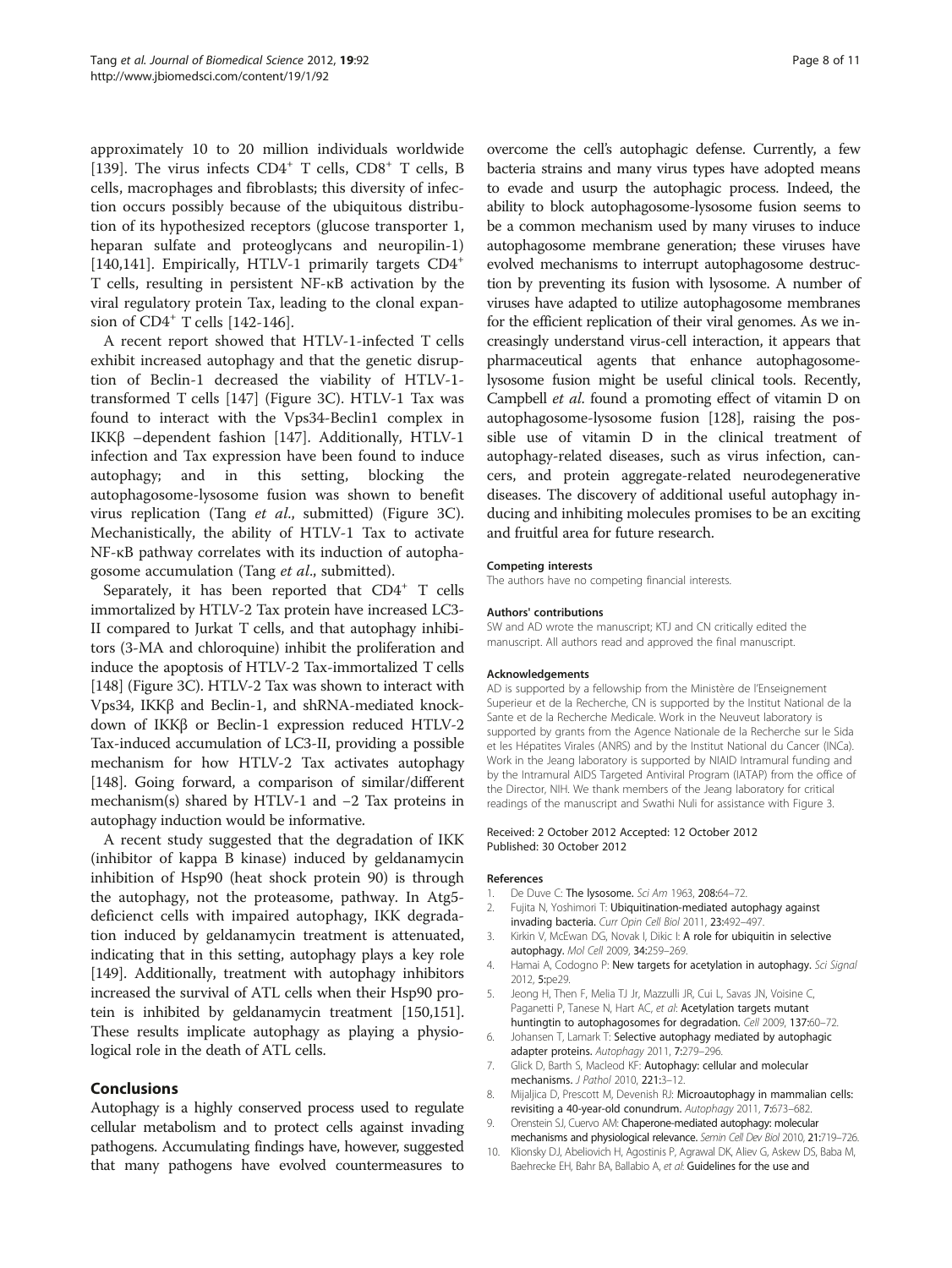<span id="page-8-0"></span>interpretation of assays for monitoring autophagy in higher eukaryotes. Autophagy 2008, 4:151–175.

- 11. Tooze SA, Yoshimori T: The origin of the autophagosomal membrane. Nat Cell Biol 2010, 12:831–835.
- 12. Alers S, Loffler AS, Wesselborg S, Stork B: Role of AMPK-mTOR-Ulk1/2 in the regulation of autophagy: cross talk, shortcuts, and feedbacks. Mol Cell Biol 2012, 32:2–11.
- 13. Alers S, Loffler AS, Wesselborg S, Stork B: The incredible ULKs. Cell Commun Signal 2012, 10:7.
- 14. Hosokawa N, Hara T, Kaizuka T, Kishi C, Takamura A, Miura Y, Iemura S, Natsume T, Takehana K, Yamada N, et al: Nutrient-dependent mTORC1 association with the ULK1-Atg13-FIP200 complex required for autophagy. Mol Biol Cell 2009, 20:1981–1991.
- 15. Kim J, Kundu M, Viollet B, Guan KL: AMPK and mTOR regulate autophagy through direct phosphorylation of Ulk1. Nat Cell Biol 2011, 13:132–141.
- 16. Jung CH, Jun CB, Ro SH, Kim YM, Otto NM, Cao J, Kundu M, Kim DH: ULK-Atg13-FIP200 complexes mediate mTOR signaling to the autophagy machinery. Mol Biol Cell 2009, 20:1992–2003.
- 17. Di Bartolomeo S, Corazzari M, Nazio F, Oliverio S, Lisi G, Antonioli M, Pagliarini V, Matteoni S, Fuoco C, Giunta L, et al: The dynamic interaction of AMBRA1 with the dynein motor complex regulates mammalian autophagy. J Cell Biol 2010, 191:155-168.
- 18. Obara K, Noda T, Niimi K, Ohsumi Y: Transport of phosphatidylinositol 3phosphate into the vacuole via autophagic membranes in Saccharomyces cerevisiae. Genes Cells 2008, 13:537–547.
- 19. Knaevelsrud H, Simonsen A: Lipids in autophagy: Constituents, signaling molecules and cargo with relevance to disease. Biochim Biophys Acta 2012, 1821:1133–1145.
- 20. Proikas-Cezanne T, Ruckerbauer S, Stierhof YD, Berg C, Nordheim A: Human WIPI-1 puncta-formation: a novel assay to assess mammalian autophagy. FEBS Lett 2007, 581:3396–3404.
- 21. Shin HW, Hayashi M, Christoforidis S, Lacas-Gervais S, Hoepfner S, Wenk MR, Modregger J, Uttenweiler-Joseph S, Wilm M, Nystuen A, et al: An enzymatic cascade of Rab5 effectors regulates phosphoinositide turnover in the endocytic pathway. J Cell Biol 2005, 170:607-618.
- 22. Fan W, Nassiri A, Zhong Q: Autophagosome targeting and membrane curvature sensing by Barkor/Atg14(L). Proc Natl Acad Sci U S A 2011, 108:7769–7774.
- 23. Mizushima N, Sugita H, Yoshimori T, Ohsumi Y: A new protein conjugation system in human. The counterpart of the yeast Apg12p conjugation system essential for autophagy. J Biol Chem 1998, 273:33889–33892.
- 24. Mizushima N, Kuma A, Kobayashi Y, Yamamoto A, Matsubae M, Takao T, Natsume T, Ohsumi Y, Yoshimori T: Mouse Apg16L, a novel WD-repeat protein, targets to the autophagic isolation membrane with the Apg12- Apg5 conjugate. J Cell Sci 2003, 116:1679–1688.
- 25. Mizushima N, Yamamoto A, Hatano M, Kobayashi Y, Kabeya Y, Suzuki K, Tokuhisa T, Ohsumi Y, Yoshimori T: Dissection of autophagosome formation using Apg5-deficient mouse embryonic stem cells. J Cell Biol 2001, 152:657-668.
- 26. Suzuki K, Kirisako T, Kamada Y, Mizushima N, Noda T, Ohsumi Y: The preautophagosomal structure organized by concerted functions of APG genes is essential for autophagosome formation. EMBO J 2001, 20:5971-5981.
- 27. Hemelaar J, Lelyveld VS, Kessler BM, Ploegh HL: A single protease, Apg4B, is specific for the autophagy-related ubiquitin-like proteins GATE-16, MAP1-LC3, GABARAP, and Apg8L. J Biol Chem 2003, 278:51841–51850.
- 28. Tanida I, Sou YS, Ezaki J, Minematsu-Ikeguchi N, Ueno T, Kominami E: HsAtg4B/HsApg4B/autophagin-1 cleaves the carboxyl termini of three human Atg8 homologues and delipidates microtubule-associated protein light chain 3- and GABAA receptor-associated proteinphospholipid conjugates. J Biol Chem 2004, 279:36268–36276.
- 29. Kabeya Y, Mizushima N, Ueno T, Yamamoto A, Kirisako T, Noda T, Kominami E, Ohsumi Y, Yoshimori T: LC3, a mammalian homologue of yeast Apg8p, is localized in autophagosome membranes after processing. EMBO J 2000, 19:5720–5728.
- 30. Mizushima N, Noda T, Yoshimori T, Tanaka Y, Ishii T, George MD, Klionsky DJ, Ohsumi M, Ohsumi Y: A protein conjugation system essential for autophagy. Nature 1998, 395:395–398.
- 31. Ohsumi Y, Mizushima N: Two ubiquitin-like conjugation systems essential for autophagy. Semin Cell Dev Biol 2004, 15:231–236.
- 32. Hanada T, Noda NN, Satomi Y, Ichimura Y, Fujioka Y, Takao T, Inagaki F, Ohsumi Y: The Atg12-Atg5 conjugate has a novel E3-like activity for protein lipidation in autophagy. J Biol Chem 2007, 282:37298-37302.
- 33. Fujita N, Itoh T, Omori H, Fukuda M, Noda T, Yoshimori T: The Atg16L complex specifies the site of LC3 lipidation for membrane biogenesis in autophagy. Mol Biol Cell 2008, 19:2092–2100.
- 34. Mizushima N: Autophagy: process and function. Genes Dev 2007, 21:2861–2873.
- 35. Eskelinen EL: Maturation of autophagic vacuoles in Mammalian cells. Autophagy 2005, 1:1–10.
- 36. Ishihara N, Hamasaki M, Yokota S, Suzuki K, Kamada Y, Kihara A, Yoshimori T, Noda T, Ohsumi Y: Autophagosome requires specific early Sec proteins for its formation and NSF/SNARE for vacuolar fusion. Mol Biol Cell 2001, 12:3690–3702.
- 37. Lee JA, Beigneux A, Ahmad ST, Young SG, Gao FB: ESCRT-III dysfunction causes autophagosome accumulation and neurodegeneration. Curr Biol 2007, 17:1561–1567.
- 38. Gutierrez MG, Munafo DB, Beron W, Colombo MI: Rab7 is required for the normal progression of the autophagic pathway in mammalian cells. J Cell Sci 2004, 117:2687–2697.
- Jager S, Bucci C, Tanida I, Ueno T, Kominami E, Saftig P, Eskelinen EL: Role for Rab7 in maturation of late autophagic vacuoles. J Cell Sci 2004, 117:4837-4848.
- 40. Leu Jl, Pimkina J, Frank A, Murphy ME, George DL: A small molecule inhibitor of inducible heat shock protein 70. Mol Cell 2009, 36:15–27.
- 41. Leu Jl, Pimkina J, Pandey P, Murphy ME, George DL: HSP70 inhibition by the small-molecule 2-phenylethynesulfonamide impairs protein clearance pathways in tumor cells. Mol Cancer Res 2011, 9:936–947.
- 42. Liang C, Lee JS, Inn KS, Gack MU, Li Q, Roberts EA, Vergne I, Deretic V, Feng P, Akazawa C, Jung JU: Beclin1-binding UVRAG targets the class C Vps complex to coordinate autophagosome maturation and endocytic trafficking. Nat Cell Biol 2008, 10:776–787.
- 43. Matsunaga K, Saitoh T, Tabata K, Omori H, Satoh T, Kurotori N, Maejima I, Shirahama-Noda K, Ichimura T, Isobe T, et al: Two Beclin 1-binding proteins, Atg14L and Rubicon, reciprocally regulate autophagy at different stages. Nat Cell Biol 2009, 11:385–396.
- 44. Chen D, Fan W, Lu Y, Ding X, Chen S, Zhong Q: A mammalian autophagosome maturation mechanism mediated by TECPR1 and the Atg12-Atg5 conjugate. Mol Cell 2012, 45:629–641.
- 45. Tanaka Y, Guhde G, Suter A, Eskelinen EL, Hartmann D, Lullmann-Rauch R, Janssen PM, Blanz J, von Figura K, Saftig P: Accumulation of autophagic vacuoles and cardiomyopathy in LAMP-2-deficient mice. Nature 2000, 406:902–906.
- 46. Yamamoto A, Tagawa Y, Yoshimori T, Moriyama Y, Masaki R, Tashiro Y: Bafilomycin A1 prevents maturation of autophagic vacuoles by inhibiting fusion between autophagosomes and lysosomes in rat hepatoma cell line, H-4-II-E cells. Cell Struct Funct 1998, 23:33-42.
- 47. Rubinsztein DC, Gestwicki JE, Murphy LO, Klionsky DJ: Potential therapeutic applications of autophagy. Nat Rev Drug Discov 2007, 6:304–312.
- 48. Liang XH, Jackson S, Seaman M, Brown K, Kempkes B, Hibshoosh H, Levine B: Induction of autophagy and inhibition of tumorigenesis by beclin 1. Nature 1999, 402:672–676.
- 49. Qu X, Yu J, Bhagat G, Furuya N, Hibshoosh H, Troxel A, Rosen J, Eskelinen EL, Mizushima N, Ohsumi Y, et al: Promotion of tumorigenesis by heterozygous disruption of the beclin 1 autophagy gene. J Clin Invest 2003, 112:1809–1820.
- 50. Ionov Y, Nowak N, Perucho M, Markowitz S, Cowell JK: Manipulation of nonsense mediated decay identifies gene mutations in colon cancer Cells with microsatellite instability. Oncogene 2004, 23:639–645.
- 51. Liang C, Feng P, Ku B, Dotan I, Canaani D, Oh BH, Jung JU: Autophagic and tumour suppressor activity of a novel Beclin1-binding protein UVRAG. Nat Cell Biol 2006, 8:688–699.
- 52. Levine B, Kroemer G: Autophagy in the pathogenesis of disease. Cell 2008, 132:27–42.
- 53. Nishino I, Fu J, Tanji K, Yamada T, Shimojo S, Koori T, Mora M, Riggs JE, Oh SJ, Koga Y, et al: Primary LAMP-2 deficiency causes X-linked vacuolar cardiomyopathy and myopathy (Danon disease). Nature 2000, 406:906–910.
- 54. Cheng Z, Fang Q: Danon disease: focusing on heart. J Hum Genet 2012, 57:407–410.
- 55. Lucas GJ, Daroszewska A, Ralston SH: Contribution of genetic factors to the pathogenesis of Paget's disease of bone and related disorders. J Bone Miner Res 2006, 21(Suppl 2):P31–P37.
- 56. Mathew R, White E: Autophagy in tumorigenesis and energy metabolism: friend by day, foe by night. Curr Opin Genet Dev 2011, 21:113-119.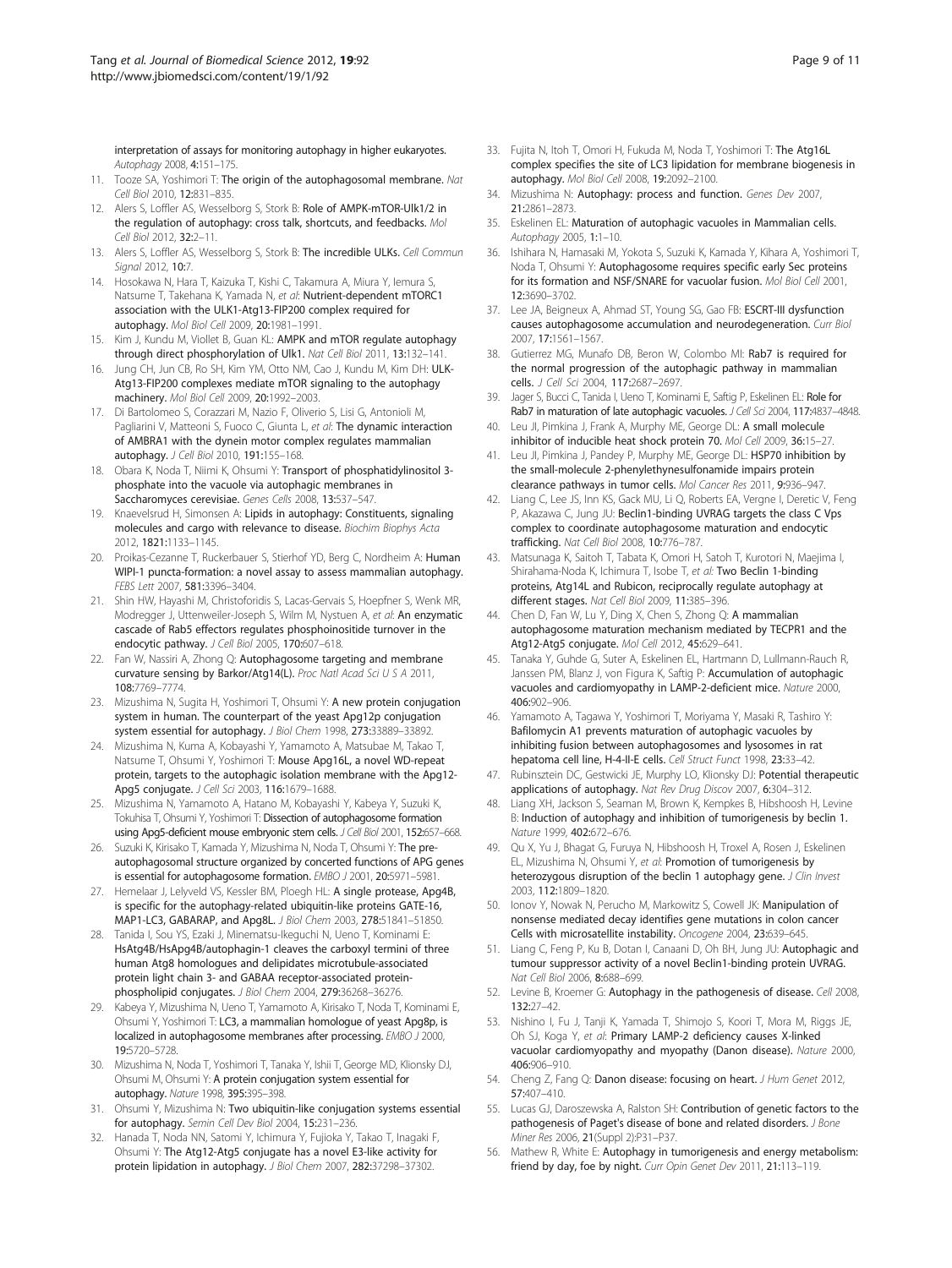- <span id="page-9-0"></span>57. Jin S: Autophagy, mitochondrial quality control, and oncogenesis. Autophagy 2006, 2:80–84.
- 58. Karantza-Wadsworth V, Patel S, Kravchuk O, Chen G, Mathew R, Jin S, White E: Autophagy mitigates metabolic stress and genome damage in mammary tumorigenesis. Genes Dev 2007, 21:1621-1635.
- 59. Mathew R, Kongara S, Beaudoin B, Karp CM, Bray K, Degenhardt K, Chen G, Jin S, White E: Autophagy suppresses tumor progression by limiting chromosomal instability. Genes Dev 2007, 21:1367–1381.
- 60. Mathew R, White E: Why sick cells produce tumors: the protective role of autophagy. Autophagy 2007, 3:502–505.
- 61. Degenhardt K, Mathew R, Beaudoin B, Bray K, Anderson D, Chen G, Mukherjee C, Shi Y, Gelinas C, Fan Y, et al: Autophagy promotes tumor cell survival and restricts necrosis, inflammation, and tumorigenesis. Cancer Cell 2006, 10:51–64.
- 62. Mathew R, Karp CM, Beaudoin B, Vuong N, Chen G, Chen HY, Bray K, Reddy A, Bhanot G, Gelinas C, et al: Autophagy suppresses tumorigenesis through elimination of p62. Cell 2009, 137:1062–1075.
- 63. Shimizu S, Kanaseki T, Mizushima N, Mizuta T, Arakawa-Kobayashi S, Thompson CB, Tsujimoto Y: Role of Bcl-2 family proteins in a nonapoptotic programmed cell death dependent on autophagy genes. Nat Cell Biol 2004, 6:1221–1228.
- 64. Chen S, Rehman SK, Zhang W, Wen A, Yao L, Zhang J: Autophagy is a therapeutic target in anticancer drug resistance. Biochim Biophys Acta 2010, 1806:220–229.
- 65. Yue Z, Jin S, Yang C, Levine AJ, Heintz N: Beclin 1, an autophagy gene essential for early embryonic development, is a haploinsufficient tumor suppressor. Proc Natl Acad Sci U S A 2003, 100:15077–15082.
- 66. Ravikumar B, Sarkar S, Davies JE, Futter M, Garcia-Arencibia M, Green-Thompson ZW, Jimenez-Sanchez M, Korolchuk VI, Lichtenberg M, Luo S, et al: Regulation of mammalian autophagy in physiology and pathophysiology. Physiol Rev 2010, 90:1383–1435.
- 67. Boya P, Gonzalez-Polo RA, Casares N, Perfettini JL, Dessen P, Larochette N, Metivier D, Meley D, Souquere S, Yoshimori T, et al: Inhibition of macroautophagy triggers apoptosis. Mol Cell Biol 2005, 25:1025–1040.
- 68. Yang ZJ, Chee CE, Huang S, Sinicrope FA: The role of autophagy in cancer: therapeutic implications. Mol Cancer Ther 2011, 10:1533–1541.
- 69. Zhou S, Zhao L, Kuang M, Zhang B, Liang Z, Yi T, Wei Y, Zhao X: Autophagy in tumorigenesis and cancer therapy: Dr. Jekyll or Mr. Hyde? Cancer Lett 2012, 323:115–127.
- 70. Schmid D, Munz C: Innate and adaptive immunity through autophagy. Immunity 2007, 27:11–21.
- 71. Andrade RM, Wessendarp M, Gubbels MJ, Striepen B, Subauste CS: CD40 induces macrophage anti-Toxoplasma gondii activity by triggering autophagy-dependent fusion of pathogen-containing vacuoles and lysosomes. J Clin Invest 2006, 116:2366–2377.
- 72. Thurston TL, Ryzhakov G, Bloor S, von Muhlinen N, Randow F: The TBK1 adaptor and autophagy receptor NDP52 restricts the proliferation of ubiquitin-coated bacteria. Nat Immunol 2009, 10:1215–1221.
- 73. Watson RO, Manzanillo PS, Cox JS: Extracellular M. tuberculosis DNA Targets Bacteria for Autophagy by Activating the Host DNA-Sensing Pathway. Cell 2012, 150:803-815.
- 74. Romagnoli A, Etna MP, Giacomini E, Pardini M, Remoli ME, Corazzari M, Falasca L, Goletti D, Gafa V, Simeone R, et al: ESX-1 dependent impairment of autophagic flux by Mycobacterium tuberculosis in human dendritic cells. Autophagy 2012, 8:1357–1370.
- 75. Shelly S, Lukinova N, Bambina S, Berman A, Cherry S: Autophagy is an essential component of Drosophila immunity against vesicular stomatitis virus. Immunity 2009, 30:588–598.
- 76. Sir D, Ou JH: Autophagy in viral replication and pathogenesis. Mol Cells 2010, 29:1–7.
- 77. Talloczy Z, Virgin HW, Levine B: PKR-dependent autophagic degradation of herpes simplex virus type 1. Autophagy 2006, 2:24–29.
- 78. Orvedahl A, Alexander D, Talloczy Z, Sun Q, Wei Y, Zhang W, Burns D, Leib DA, Levine B: HSV-1 ICP34.5 confers neurovirulence by targeting the Beclin 1 autophagy protein. Cell Host Microbe 2007, 1:23–35.
- 79. Jiang H, White EJ, Rios-Vicil CI, Xu J, Gomez-Manzano C, Fueyo J: Human adenovirus type 5 induces cell lysis through autophagy and autophagytriggered caspase activity. J Virol 2011, 85:4720-4729.
- 80. Gregoire IP, Richetta C, Meyniel-Schicklin L, Borel S, Pradezynski F, Diaz O, Deloire A, Azocar O, Baguet J, Le Breton M, et al: IRGM is a common target of RNA viruses that subvert the autophagy network. PLoS Pathog 2011, 7:e1002422.
- 81. Jackson WT, Giddings TH Jr, Taylor MP, Mulinyawe S, Rabinovitch M, Kopito RR, Kirkegaard K: Subversion of cellular autophagosomal machinery by RNA viruses. PLoS Biol 2005, 3:e156.
- 82. Sir D, Chen WL, Choi J, Wakita T, Yen TS, Ou JH: Induction of incomplete autophagic response by hepatitis C virus via the unfolded protein response. Hepatology 2008, 48:1054–1061.
- 83. Dreux M, Gastaminza P, Wieland SF, Chisari FV: The autophagy machinery is required to initiate hepatitis C virus replication. Proc Natl Acad Sci U S A 2009, 106:14046–14051.
- 84. Tanida I, Fukasawa M, Ueno T, Kominami E, Wakita T, Hanada K: Knockdown of autophagy-related gene decreases the production of infectious hepatitis C virus particles. Autophagy 2009, 5:937–945.
- Gannage M, Dormann D, Albrecht R, Dengjel J, Torossi T, Ramer PC, Lee M, Strowig T, Arrey F, Conenello G, et al: Matrix protein 2 of influenza A virus blocks autophagosome fusion with lysosomes. Cell Host Microbe 2009, 6:367–380.
- 86. Neuveut C, Wei Y, Buendia MA: Mechanisms of HBV-related hepatocarcinogenesis. J Hepatol 2010, 52:594-604
- 87. Li J, Liu Y, Wang Z, Liu K, Wang Y, Liu J, Ding H, Yuan Z: Subversion of cellular autophagy machinery by hepatitis B virus for viral envelopment. J Virol 2011, 85:6319-6333.
- 88. Sir D, Tian Y, Chen WL, Ann DK, Yen TS, Ou JH: The early autophagic pathway is activated by hepatitis B virus and required for viral DNA replication. Proc Natl Acad Sci U S A 2010, 107:4383–4388.
- 89. Tang H, Da L, Mao Y, Li Y, Li D, Xu Z, Li F, Wang Y, Tiollais P, Li T, Zhao M: Hepatitis B virus X protein sensitizes cells to starvation-induced autophagy via up-regulation of beclin 1 expression. Hepatology 2009, 49:60–71.
- 90. Tian Y, Sir D, Kuo CF, Ann DK, Ou JH: Autophagy required for hepatitis B virus replication in transgenic mice. J Virol 2011, 85:13453–13456.
- 91. Taylor MP, Kirkegaard K: Potential subversion of autophagosomal pathway by picornaviruses. Autophagy 2008, 4:286-289.
- 92. Wong J, Zhang J, Si X, Gao G, Mao I, McManus BM, Luo H: Autophagosome supports coxsackievirus B3 replication in host cells. J Virol 2008, 82:9143-9153.
- 93. Xu Z, Jensen G, Yen TS: Activation of hepatitis B virus S promoter by the viral large surface protein via induction of stress in the endoplasmic reticulum. J Virol 1997, 71:7387–7392.
- 94. Kroemer G, Marino G, Levine B: Autophagy and the integrated stress response. Mol Cell 2010, 40:280–293.
- 95. Pehar M, Jonas MC, Hare TM, Puglielli L: SLC33A1/AT-1 Protein Regulates the Induction of Autophagy Downstream of IRE1/XBP1 Pathway. J Biol Chem 2012, 287:29921–29930.
- 96. Ogata M, Hino S, Saito A, Morikawa K, Kondo S, Kanemoto S, Murakami T, Taniguchi M, Tanii I, Yoshinaga K, et al: Autophagy is activated for cell survival after endoplasmic reticulum stress. Mol Cell Biol 2006, 26:9220–9231.
- 97. Lazar C, Macovei A, Petrescu S, Branza-Nichita N: Activation of ERAD pathway by human hepatitis B virus modulates viral and subviral particle production. PLoS One 2012, 7:e34169.
- 98. Wainberg MA, Jeang KT: 25 years of HIV-1 research progress and perspectives. BMC Med 2008, 6:31.
- 99. Gallo RC: A reflection on HIV/AIDS research after 25 years. Retrovirology 2006, 3:72.
- 100. Herbein G, Varin A: The macrophage in HIV-1 infection: from activation to deactivation? Retrovirology 2010, 7:33.
- 101. Le Douce V, Herbein G, Rohr O, Schwartz C: Molecular mechanisms of HIV-1 persistence in the monocyte-macrophage lineage. Retrovirology 2010, 7:32.
- 102. Dinkins C, Arko-Mensah J, Deretic V: Autophagy and HIV. Semin Cell Dev Biol 2010, 21:712–718.
- 103. Lever AM, Jeang KT: Insights into cellular factors that regulate HIV-1 replication in human cells. Biochemistry 2011, 50:920–931.
- 104. Strebel K, Luban J, Jeang KT: Human cellular restriction factors that target HIV-1 replication. BMC Med 2009, 7:48.
- 105. Liu L, Oliveira NM, Cheney KM, Pade C, Dreja H, Bergin AM, Borgdorff V, Beach DH, Bishop CL, Dittmar MT, McKnight A: A whole genome screen for HIV restriction factors. Retrovirology 2011, 8:94.
- 106. Goila-Gaur R, Strebel K: HIV-1 Vif, APOBEC, and intrinsic immunity. Retrovirology 2008, 5:51.
- 107. Mussil B, Sauermann U, Motzkus D, Stahl-Hennig C, Sopper S: Increased APOBEC3G and APOBEC3F expression is associated with low viral load and prolonged survival in simian immunodeficiency virus infected rhesus monkeys. Retrovirology 2011, 8:77.